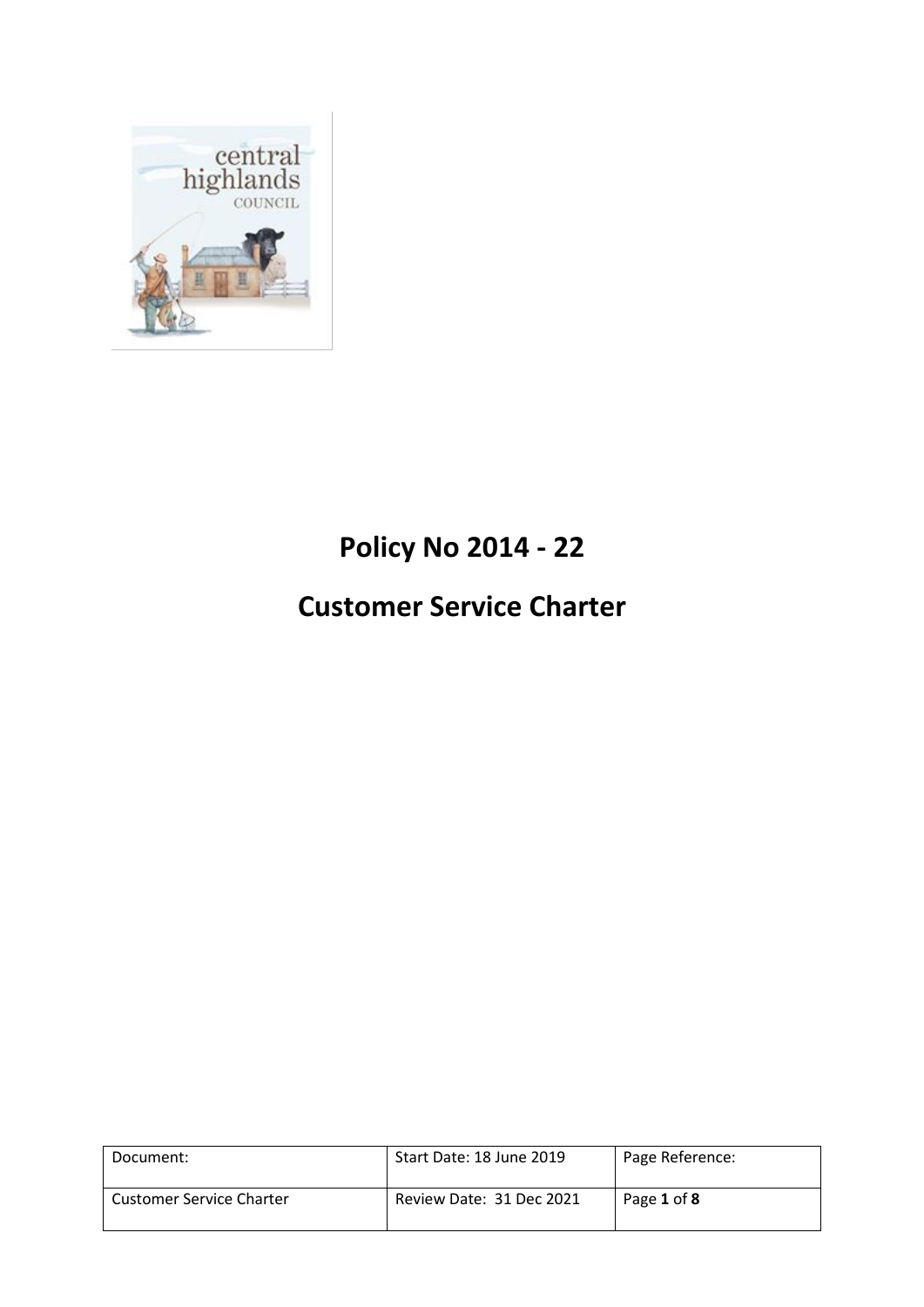This Customer Service Charter is in compliance with the requirements of the *Local Government Act 1993* and outlines Central Highlands Council's commitment to customers in accordance with our vision and mission statement articulated in the Strategic Plan. It outlines customers' rights, the standards customers can expect when dealing with Council and what a customer can do if dissatisfied with Council decisions or actions including providing a formalized process for making complaints.

#### **OUR COMMITMENT TO CUSTOMER SERVICE**

The Central Highlands Council is committed to the provision of timely, efficient, consistent and quality services provided by polite and helpful Officers that meet our customers' expectations.

The Central Highlands Council places great emphasis on the efficient handling of complaints. Our aim at all times is to provide a quality service. We may not be able to provide complete satisfaction but we will be trying for the best possible solution.

To achieve this customers are encouraged to voice their complaints and for Council to work toward increasing customer satisfaction and continuously improve our services by responding to customer complaints as efficiently and effectively as possible.

## **WHO IS A CUSTOMER**

A customer is any person or organisation having dealings with the Central Highlands Council.

# **OUR SERVICE STANDARDS**

#### **At all times we aim to:**

- Treat customers courteously and with respect;
- Deal with customers in a polite and helpful manner;
- Listen to customers and take their views into account;
- Provide customers with necessary and relevant information;
- Treat customers fairly and take account of the customer's particular needs;
- Act on our commitments in a timely manner;
- Value customer's privacy by treating all personal information confidentially;
- Leave a "visit card" with our name and contact number following a visit to a customer's residence if that customer is absent at the time; and
- Be punctual for meetings and appointments.

| Document:                       | Start Date: 18 June 2019 | Page Reference: |
|---------------------------------|--------------------------|-----------------|
| <b>Customer Service Charter</b> | Review Date: 31 Dec 2021 | Page 2 of 8     |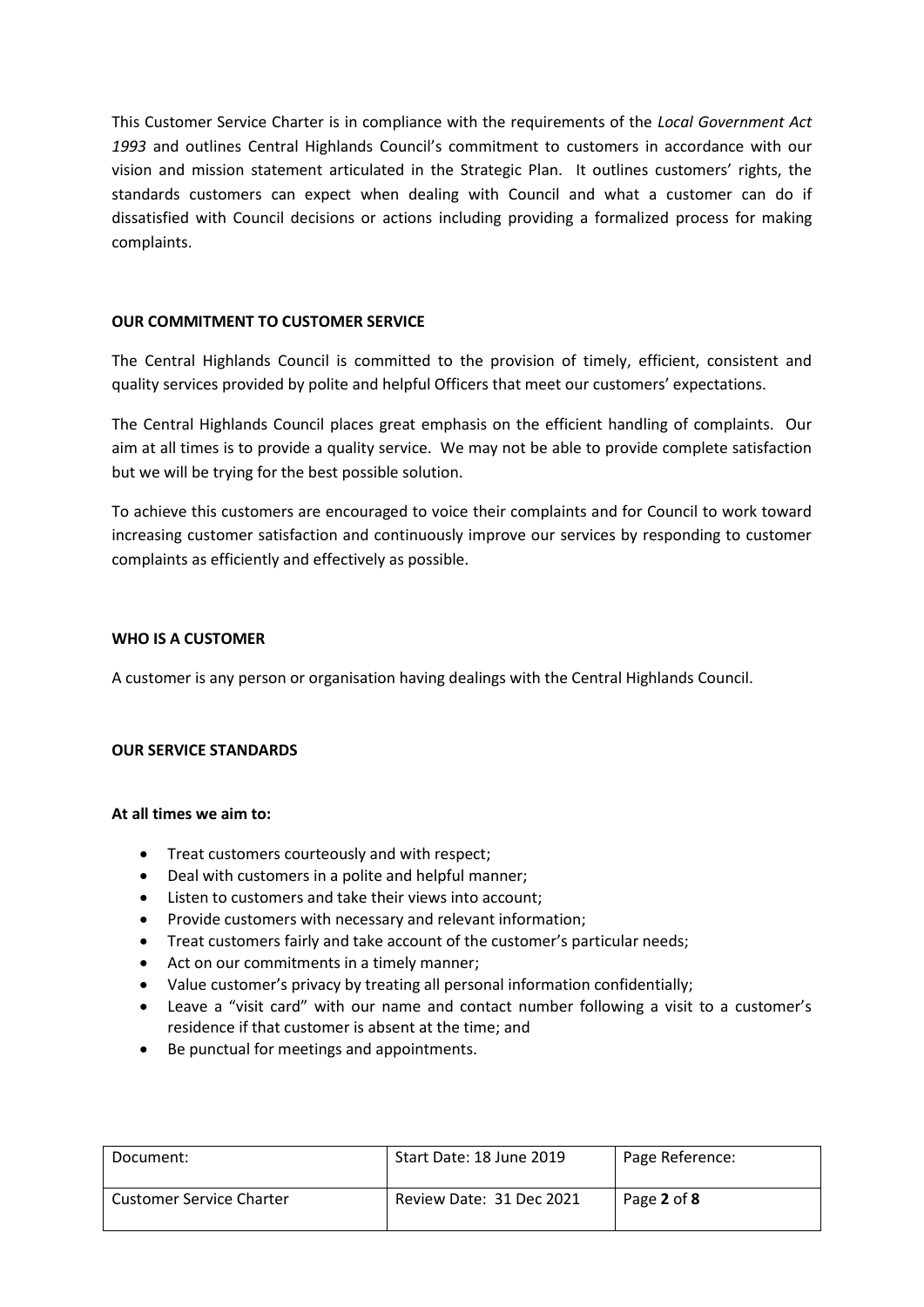#### **When a customer visits or telephones the Council**

We will attend the counter and answer the telephone promptly, courteously and deal with an enquiry directly without unnecessary referrals or transfers. If we cannot deal with the enquiry we will provide the customer with the name of the person the request or enquiry will be referred to or, if that information is not readily available, will request the relevant person to contact the customer directly. Telephone calls will be returned at the first opportunity however where information is not readily available verbal enquiries will be answered within 5 (five) working days. The person concerned will be informed of the reason (s) for the delay.

#### **When a customer writes or emails**

We will acknowledge all written requests or enquiries within 3 (three) working days. Such acknowledgement will generally be in writing but may be by telephone if appropriate. We will respond to these written requests as promptly as circumstances allow taking into account the Council meeting cycle and the complexity of the information sought and its availability. Most requests will be answered within 15 (fifteen) working days. All correspondence will be as prompt as possible, courteous and written in plain English.

#### **OUR EXPECTATIONS OF THE CUSTOMER**

T**o** help us assist you, our customer, in providing our services we ask you to:

- Treat Council Officers with respect;
- Respect the privacy, safety and needs of other members of the community;
- Have a note pad and pen by the phone;
- Provide accurate and complete details;
- Phone to make an appointment for a complex enquiry or a need to see a specific Officer; and
- Phone the Officer nominated on correspondence sent to the customer and quoting the reference on the letter.

#### **Abusive Customers**

No Council employee is required to abide threatening, abusive or insulting conduct from customers. In cases where a customer behaves in such a way, the Council employee may immediately terminate dealings with them.

If dealing with a customer face to face, we will advise you that we are terminating the conversation with you due to your behaviour, ask you to leave the premises and then the Officer will walk away.

If on the telephone, we will advise you that we are terminating the conversation with you due to your behaviour, and then the Officer will terminate the call.

| Document:                       | Start Date: 18 June 2019 | Page Reference: |
|---------------------------------|--------------------------|-----------------|
| <b>Customer Service Charter</b> | Review Date: 31 Dec 2021 | Page 3 of 8     |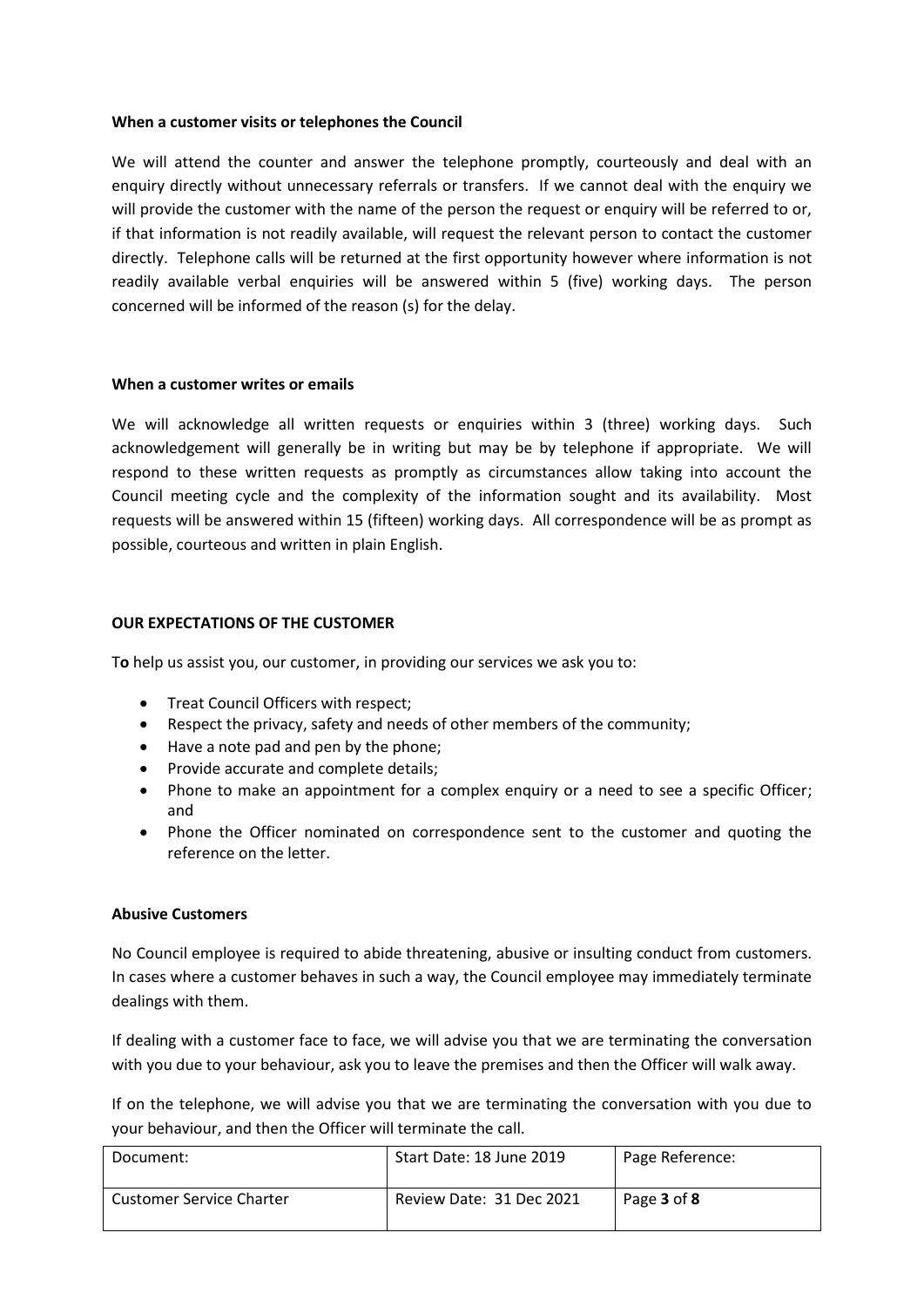If it is an email, the address you sent the email from may be blocked to prevent further contact after advising the customer that this will happen.

The General Manager may decide to limit or cease responses to any person, who is abusive in his or her dealings or refuses to accept that Council has done all that it can to assist. A decision of this nature will be communicated in writing to the person.

If an Officer feels threatened by the language or behaviour of the customer, they may notify the Police.

# **COMPLAINTS**

## **What is a complaint?**

A complaint is an expression of dissatisfaction with a decision (outside of a structured process), level or quality of service, or behaviour of an employee or agent, which can be investigated and acted upon.

A structured process is where legislation (Act, Regulation, Rule or By-law) specifically makes provision for an appeal, internal or external review of a decision.

#### **What is not a complaint?**

- A request for service (unless there was no response to a first request for service);
- A request for information or an explanation of a policy or procedure;
- Disagreement with the policy of a Council;
- An appeal or request for internal or external review of a decision for which a structured process applies, other than that made as a result of a complaint;
- An expression concerning the general direction and performance of Council or its Councillors;
- An expression of dissatisfaction with the behaviour of a Councillor;
- Reports of damaged or faulty infrastructure; and
- Reports about neighbours, noise, dogs, nuisances, unauthorised building work or similar issues that fall into the regulatory aspect of our service.

Many of the issues above are called 'complaints' when a customer contacts us. They are called complaints because a customer is unhappy about the situation and wants something done. The actions we take to resolve many 'complaints' are an everyday part of organisational life due to the nature of services we provide and will be dealt with apart from the formal complaints management process.

| Document:                       | Start Date: 18 June 2019 | Page Reference: |
|---------------------------------|--------------------------|-----------------|
| <b>Customer Service Charter</b> | Review Date: 31 Dec 2021 | Page 4 of 8     |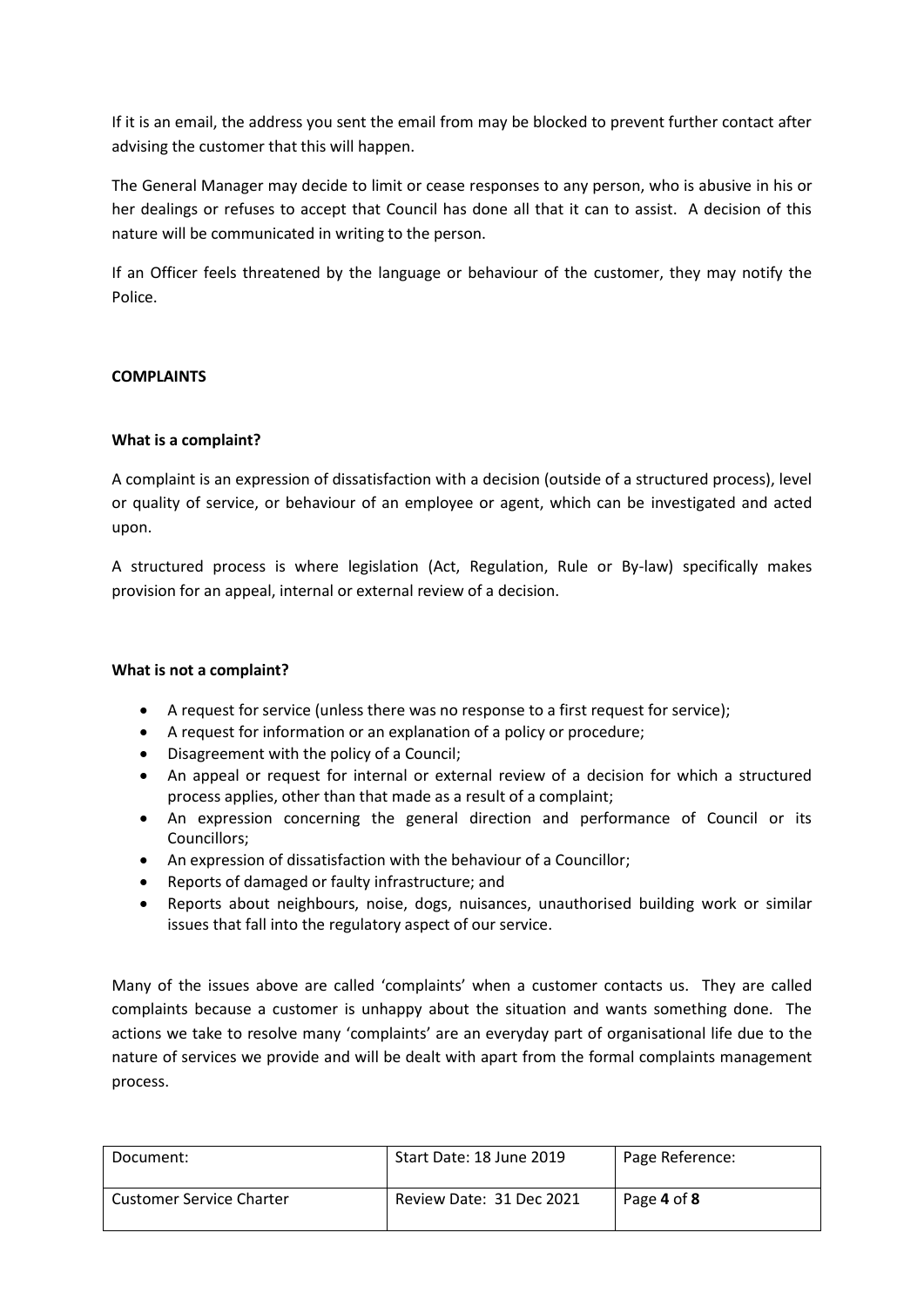#### **Complaints Management Process**

The Manager of each Department of the Council is responsible for handling complaints relevant to that Department.

Whilst most problems can usually be solved at an early stage, there are times when they require detailed investigation. If a complaint is of a very serious nature, it will be referred to the General Manager.

Irrespective of the manner in which the complaint was received a response to the complaint can be expected within 20 (twenty) working days. If a Councillor has submitted a complaint on a customer's behalf we will also respond to the Councillor within 20 (twenty) working days.

There are times when it's not possible to meet this deadline, e.g. where a complaint is a complex one and Councillors are to be briefed on the outcome of the investigations. In these cases we will endeavour to keep the customer informed of progress.

## **Form of Complaint**

A complaint may be lodged orally (by telephone or at the counter) and may be responded to orally by phoning or by meeting with the Manager of the relevant Department to discuss the complaint.

If the complaint relates to a complex matter or there is no resolution from discussing the matter with the relevant Manager a statement should be made in writing setting out the complaint as simply as possible.

To assist Council in dealing with your complaint a customer should include the following if relevant:

- (a) dates, times and location of events
- (b) what happened
- (c) to whom the customer has spoken(names, position in Council and dates)
- (d) copies or references to letters or documents relevant to the complaint
- (e) state what the customer hopes to achieve as an outcome to the complaint.

#### **Internal Review**

Whilst most complaints can usually be resolved quickly by the relevant Officer, there are times when a detailed investigation is required.

If a person is not satisfied with the outcome, they may request, in writing, a review of the complaint by the General Manager.

The General Manager will inform the customer of the findings on completion of an investigation.

| Document:                       | Start Date: 18 June 2019 | Page Reference: |
|---------------------------------|--------------------------|-----------------|
| <b>Customer Service Charter</b> | Review Date: 31 Dec 2021 | Page 5 of 8     |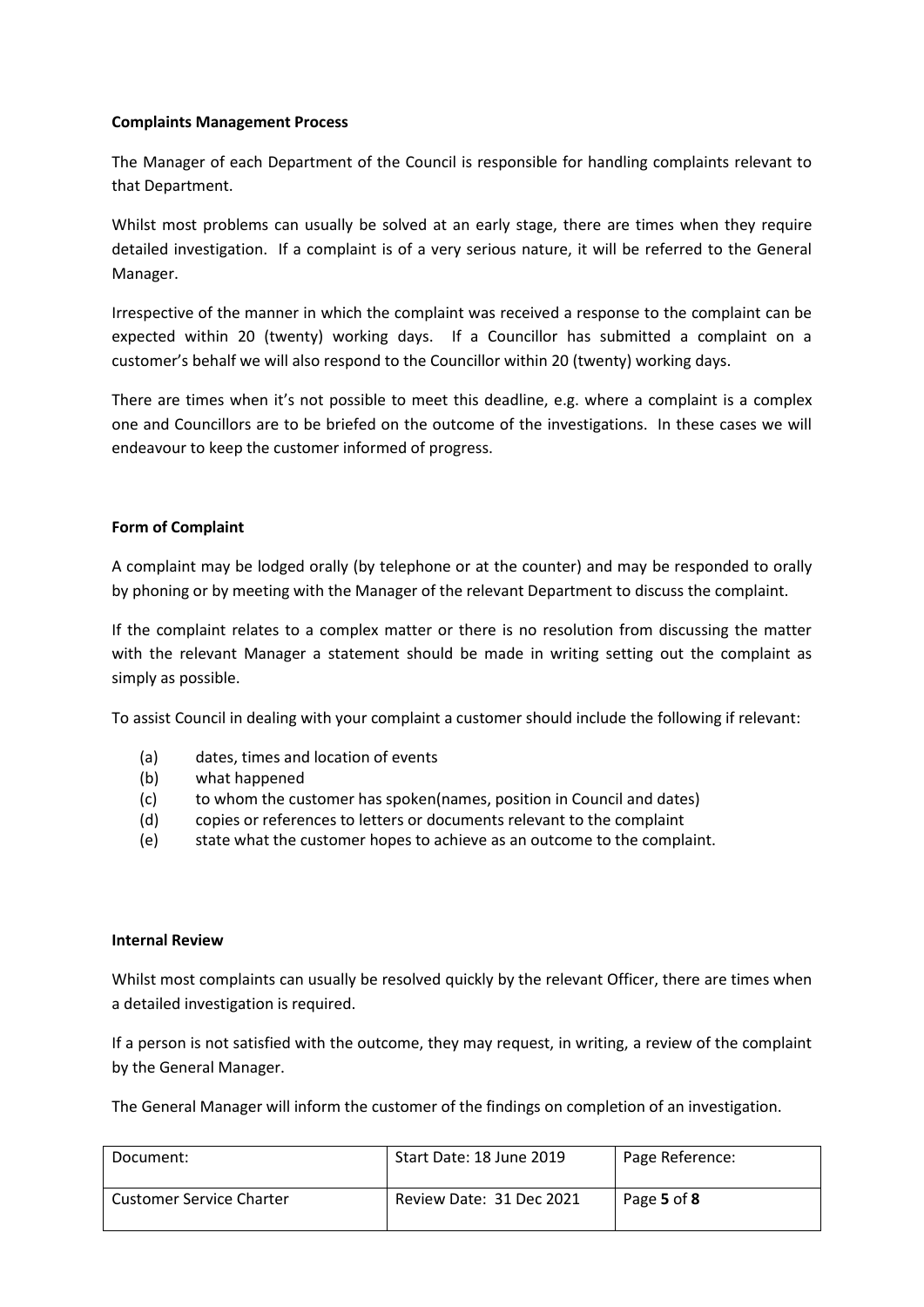## **Consideration of a Complaint**

In considering a complaint the relevant Manager or General Manager will:

- Examine and analyse the information already available and follow up points requiring clarification;
- Look at the Council Policies which might have a bearing on the complaint;
- Consider whether or not the Council is at fault;
- Consider any necessary action to be taken to correct the faults identified; and
- Consider a review of the Council's procedures to avoid recurrence of any similar complaint in the future if necessary.

The relevant Manager or the General Manager may enter into informal discussions or mediation on a complaint with a view to resolution.

#### **Vexatious Complaints**

All complaints received by Council will be treated with the utmost seriousness however if a complaint is found to be malicious, frivolous or vexatious no further action will be taken on the complaint. The customer will be informed of this decision in writing by the General Manager.

#### **Anonymous Complaints**

While we will receive anonymous complaints, we will generally only act on them where the matter is considered to be serious and there is sufficient information in the complaint to enable an investigation to be undertaken.

#### **Protection of Customer**

We will take all care to ensure that the reporting of complaints will not result in a customer experiencing any form of victimisation or retribution as a result of the complaint.

#### **What if a customer is not satisfied with the resolution of the complaint?**

Council is confident that the majority of complaints received can be resolved; however we understand that we may not be able to satisfy every customer on every occasion.

Sometimes Councils have to make difficult and complex decisions involving many people and individual customers do not get the outcome they want.

| Document:                       | Start Date: 18 June 2019 | Page Reference: |
|---------------------------------|--------------------------|-----------------|
| <b>Customer Service Charter</b> | Review Date: 31 Dec 2021 | Page 6 of 8     |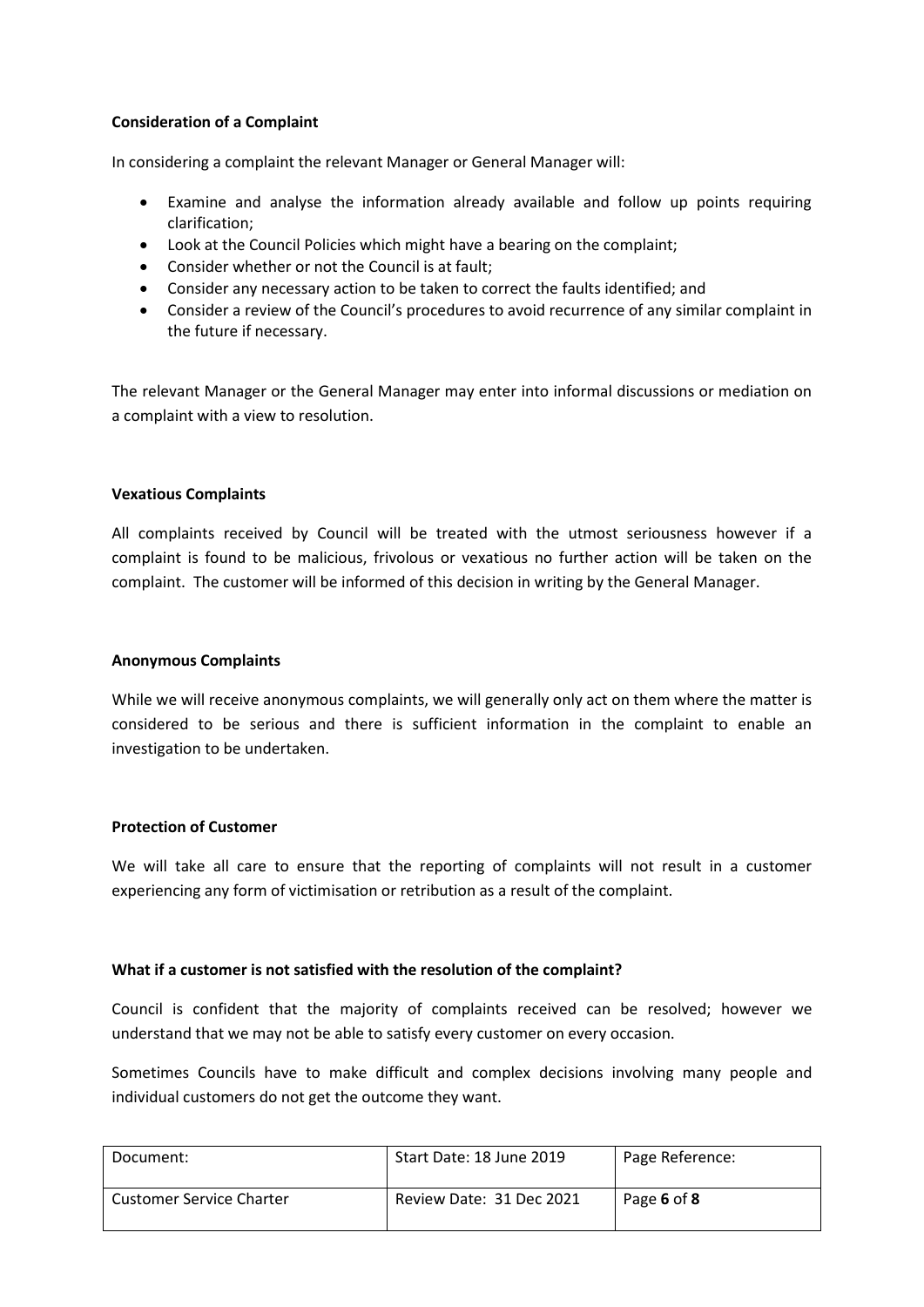If a complaint remains unresolved or a customer is dissatisfied with our process in dealing with a complaint other avenues remain for the customer to explore which include:

- Available Administrative Appeals Process
- *The Judicial Review Act 2000*
- Contact external agencies which can review actions and decisions taken by the Council, these include:
	- $\div$  The Ombudsman who is an Officer responsible to parliament for investigating complaints made about administrative actions (or inactions) of Tasmanian Government Departments, most Statutory Authorities and Local Government. The Ombudsman is located at NAB House, Level 6, 86 Collins Street, Hobart Tasmania 7000. Phone 1800 001 170 (free call).
	- Local Government Division, Level 5, 15 Murray Street, Hobart TAS 7000 (GPO Box 123 Hobart, Tas 7001). Phone (03) 6232 7022.

While a customer is entitled to refer a complaint directly to these Bodies at any time, customers are encouraged to allow the Council to investigate the complaint first.

## **HOW YOU CAN CONTACT US**

You can contact us to make an enquiry or complaint:

- In person by visiting Council's Offices at 19 Alexander Street, Bothwell or 6 Tarleton Street, Hamilton during the hours of 8.00am to 5.00pm Monday to Friday;
- By telephone on (03) 6286 3202 during the hours of 8.00am to 5.00pm Monday to Friday;
- By Email to [council@centralhighlands.tas.gov.au](mailto:cbryant@centralhighlands.tas.gov.au)

#### **PERSONAL INFORMATION PROTECTION**

Council has a commitment to the protection of Personal Information provided by a customer to Council in accordance with the requirements of the *Personal Information Protection Act 2004* and the *Right to Information Act 2009*.

#### **REPORTING**

The General Manager is to provide Council with a report at least once a year of the number and nature of complaints received in accordance with Section 339F(5) of the *Local Government Act 1993.*

| Document:                       | Start Date: 18 June 2019 | Page Reference: |
|---------------------------------|--------------------------|-----------------|
| <b>Customer Service Charter</b> | Review Date: 31 Dec 2021 | Page 7 of 8     |